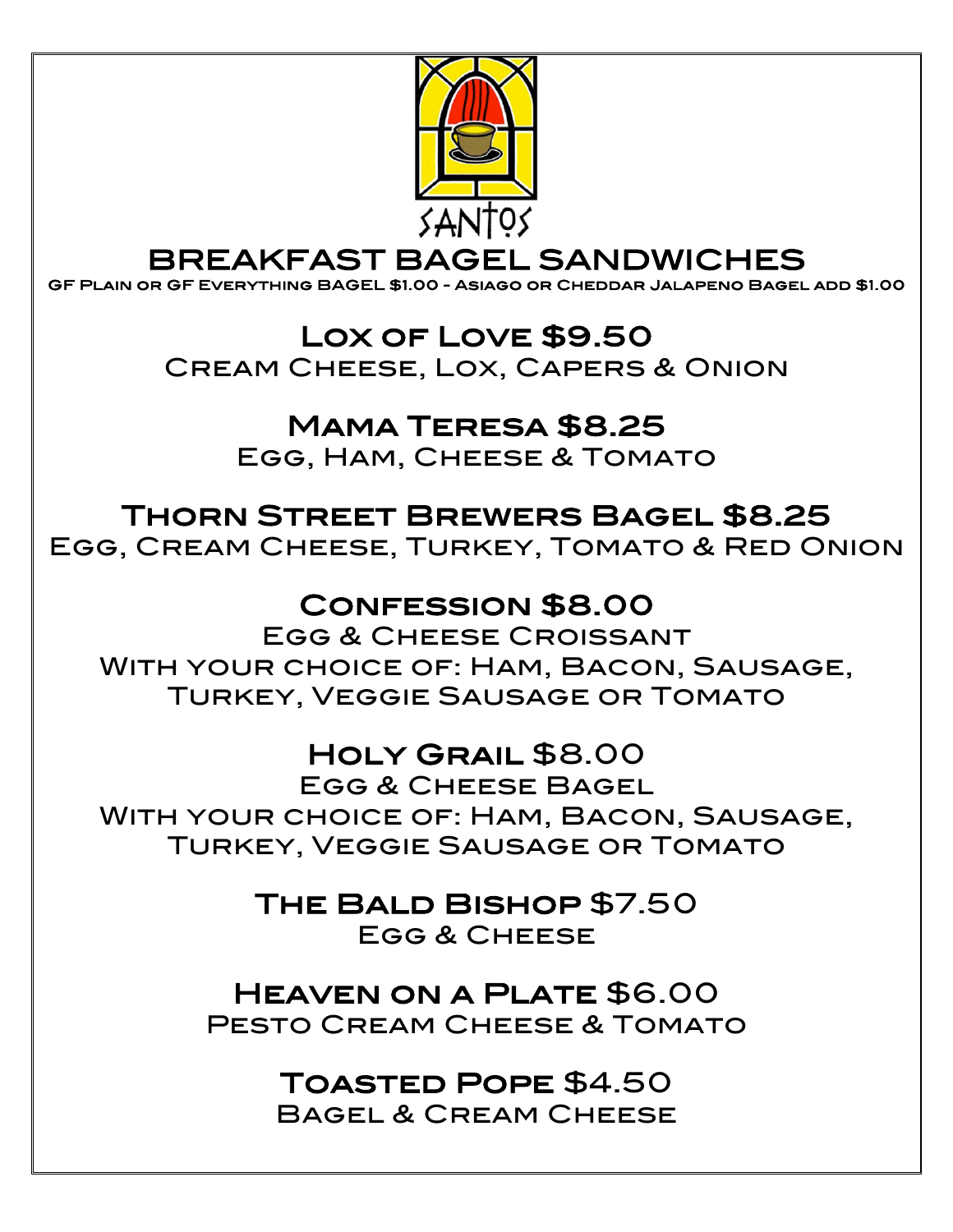

BAGEL SANDWICHES GF Plain or Everything BAGEL \$1.00 - Asaigo or Cheddar Jalapeno Bagel add \$1.00

The Ghost Tomato, Bacon, Cucumber, Onion & Cream Cheese \$8.25

### BENEDICTS BLT \$8.25

Bacon, Cheese, Lettuce, Tomato, Mayo & Mustard

### Exorcist \$7.00

Jalapenos, Tomatoes, Ham & Cream Cheese

#### Eve's Garden \$8.00

Hummus, Lettuce, Spinach, Tomato, Cucumber & Red Onion

#### St. Augustine \$8.00

CHEESE, LETTUCE, TOMATO, MAYO & MUSTARD With your choice of: Ham or Turkey

#### James St. James \$8.00

PESTO CREAM CHEESE, HAM, Tomato & Lettuce

Altar Boy \$5.00 Peanut Butter & Jelly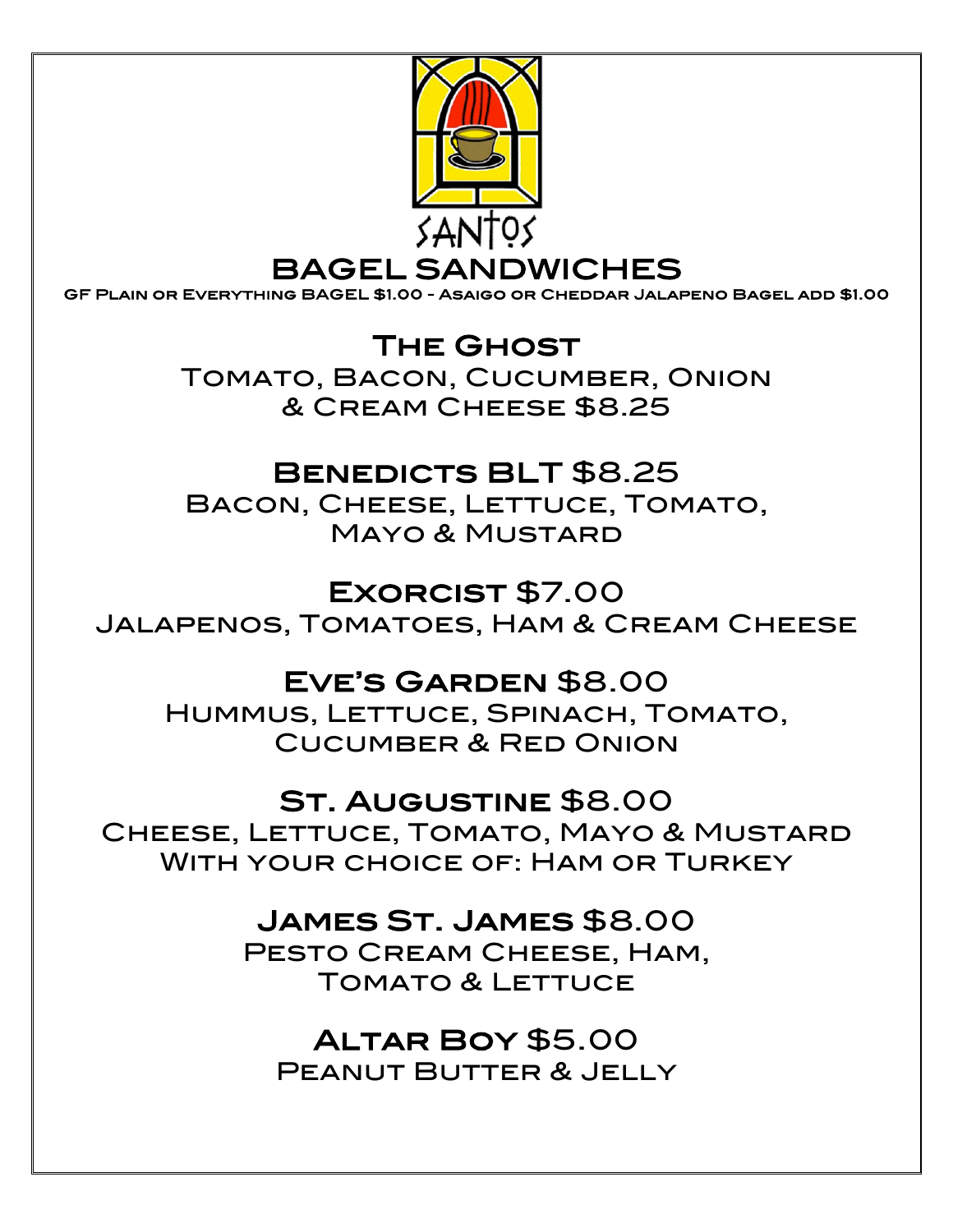

### ESPRESSO DRINKS

|                          | <b>SMALL</b> | <b>MEDIUM</b> | LARGE  |
|--------------------------|--------------|---------------|--------|
| <b>CAFE LATTE</b>        | \$4.25       | \$4.75        | \$5.25 |
| <b>CAFE BREVE</b>        | \$4.25       | \$4.75        | \$5.25 |
| <b>CAPPUCCINO</b>        | \$4.25       | \$4.75        | \$5.25 |
| <b>CAFE MOCHA</b>        | \$4.50       | \$5.00        | \$5.50 |
| REGULAR*MEXICAN*WHITE    |              |               |        |
| <b>CARAMEL MACCHIATO</b> | \$4.50       | \$5.00        | \$5.50 |
| <b>HAMMERHEAD</b>        | \$3.50       | \$4.00        | \$5.00 |
| <b>AMERICANO</b>         | \$3.50       | \$4.00        | \$4.50 |
| <b>ESPRESSO</b>          | \$3.00       | \$3.50        | \$4.00 |
|                          |              |               |        |

\* Add a shot of Torani Flavored Syrup to any drink for \$.50 \* Additional Espresso Shots \$.50

\* Sub Almond, Coconut Oat or Soy Milk in any drink for \$.50

### FLYING NUN \$6.00

#### Santos Signature Drink

3 Shots of Espresso, Sweetened Condensed Milk, Steamed Milk, Whipped Cream & Caramel Sauce

### ICED ESPRESSO DRINKS

|                       | <b>SMALL</b> | <b>MEDIUM</b> | <b>LARGE</b> | <b>X-LRG</b> |  |
|-----------------------|--------------|---------------|--------------|--------------|--|
| VIETNAMESE            | \$4.50       | \$5.25        | \$5.75       | \$6.25       |  |
| <b>CAFE LATTE</b>     | \$4.25       | \$4.75        | \$5.25       | \$6.00       |  |
| <b>CAFE MOCHA</b>     | \$4.50       | \$5.25        | \$5.75       | \$6.25       |  |
| <b>AMERICANO</b>      | \$3.50       | \$4.00        | \$4.50       | \$5.50       |  |
| CARAMEL               | \$4.50       | \$5.00        | \$5.50       | \$6.00       |  |
| <b>MACCHIATO</b>      |              |               |              |              |  |
| CALD PDEW ICED CAFFEE |              |               |              |              |  |

| <b>COLD BREW ICED COFFEE</b> |               |        |        |
|------------------------------|---------------|--------|--------|
| <b>SMALL</b>                 | <b>MEDIUM</b> | LARGE  | X-LRG  |
| \$4.00                       | \$5.00        | \$6.00 | \$7.00 |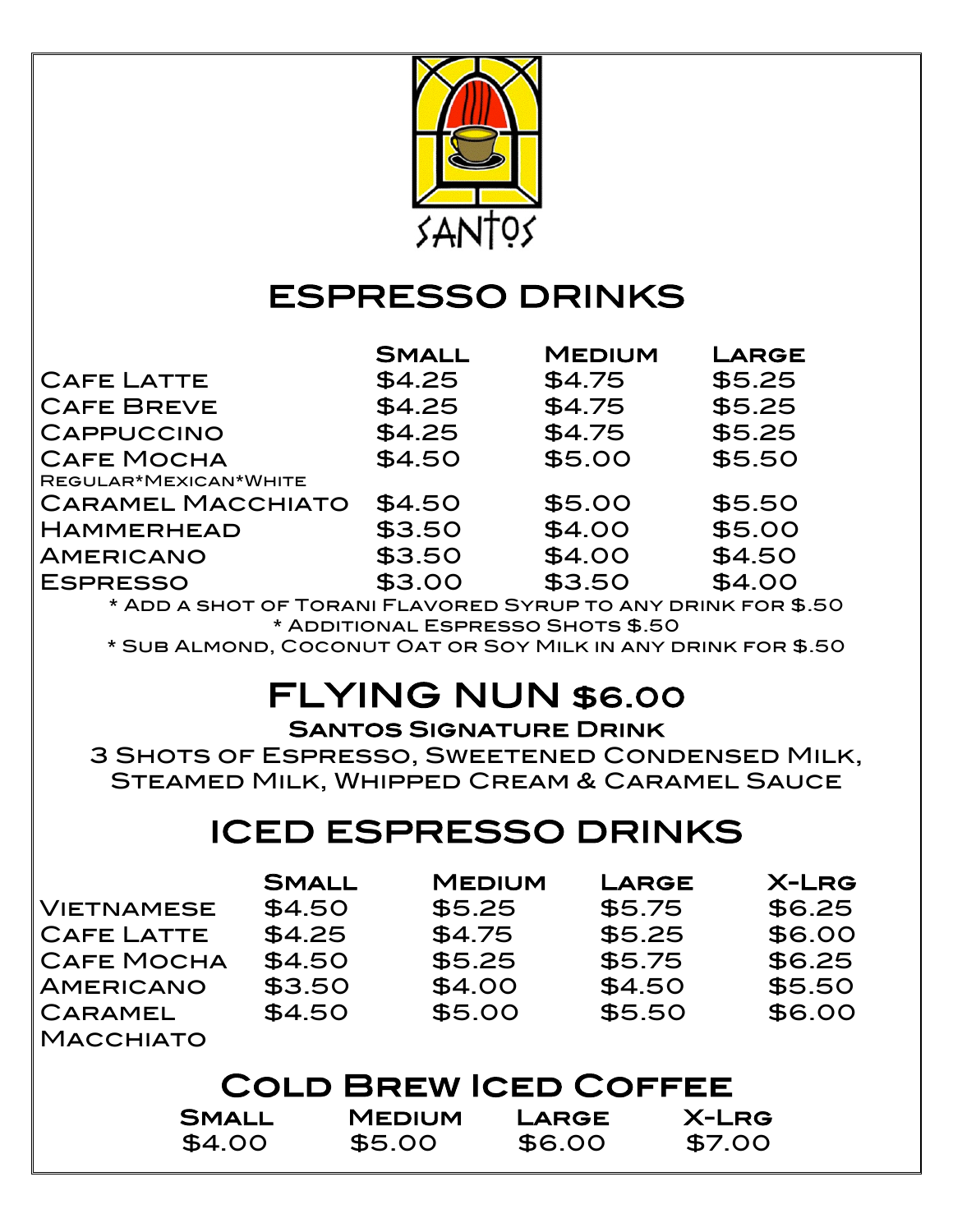

### SANTOS COFFEE Freshly Roasted In Our Own Local Roaster

|                     | <b>SMALL</b> | <b>MEDIUM</b> | <b>LARGE</b> | <b>X-LRG</b> |
|---------------------|--------------|---------------|--------------|--------------|
| <b>HOT COFFEE</b>   | \$2.75       | \$3.00        | \$3.25       |              |
| <b>ICED COFFEE</b>  | \$2.75       | \$3.00        | \$3.25       | \$3.50       |
| CAFE AU LAIT \$3.25 |              | \$3.75        | \$4.25       |              |
|                     |              |               |              |              |
|                     |              |               |              |              |
|                     |              |               |              |              |

### CLASSIC FAVORITES

|                          | <b>SMALL</b> | <b>MEDIUM</b> | <b>LARGE</b> | <b>X-LRG</b> |
|--------------------------|--------------|---------------|--------------|--------------|
| <b>CHAILATTE</b>         | \$4.50       | \$5.00        | \$5.50       | \$6.00       |
| <b>SPICED OR VANILLA</b> |              |               |              |              |
| HOT CHOCOLATE \$2.75     |              | \$3.25        | \$3.75       |              |
| <b>TEA AU LAIT</b>       |              |               |              |              |
| <b>ICED TEA</b>          | \$2.75       | \$3.25        | \$3.75       | \$4.25       |
| <b>HOT TEA</b>           |              |               |              |              |
| <b>ITALIAN SODA</b>      |              |               |              |              |
| <b>CHOCOLATE MILK</b>    | \$2.50       | \$3.00        | \$3.50       | \$4.00       |

### Bring The Freshest Coffee Home With You! <sup>½</sup> LB: \$10.00 1 LB: \$15.50

Stop by on Mondays for our Bulk Coffee **SPECIAL** ½ LB: \$9.50 1LB: \$14.00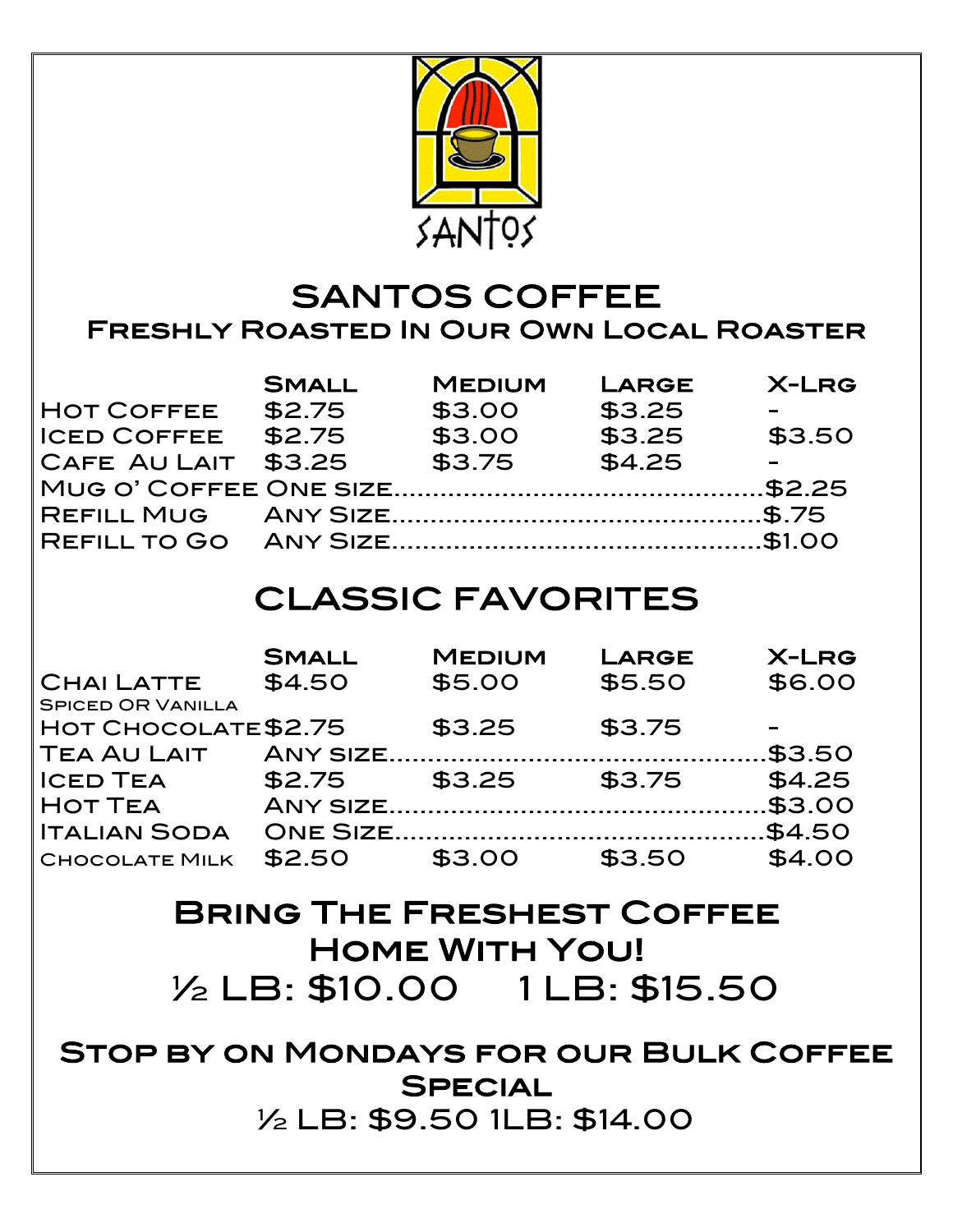

## Frozen Blended Drinks Mocha

Vanilla Latte Caramel Latte Toffee Coffee Sugar Less Mocha Reese's Peanut Butter Cup Mocha \$.50 Ex Green Tea Chai Latte Spiced OR Vanilla Caffeine Free Blended Frozen Hot Chocolate Orange Creamsicle

Frozen Hot Chocolate Reese's Peanut Butter \$.50 Ex

 Small Medium Large X-Large \$5.00 \$5.50 \$6.00 \$6.50

#### FRESH FRUIT SMOOTHIES \$7.00 One Size

#### Tropical Tango Berry Bonanza

- STRAWBERRY BLUEBERRY MANGO BLACKBERRY PAPAYA RASPBERRY BANANA BANANA KALE KALE OJ oj
- 

#### **SMOOTHIES**

Strawberry OR Mango Small Medium Large X-Large

\$5.00 \$5.50 \$6.00 \$6.50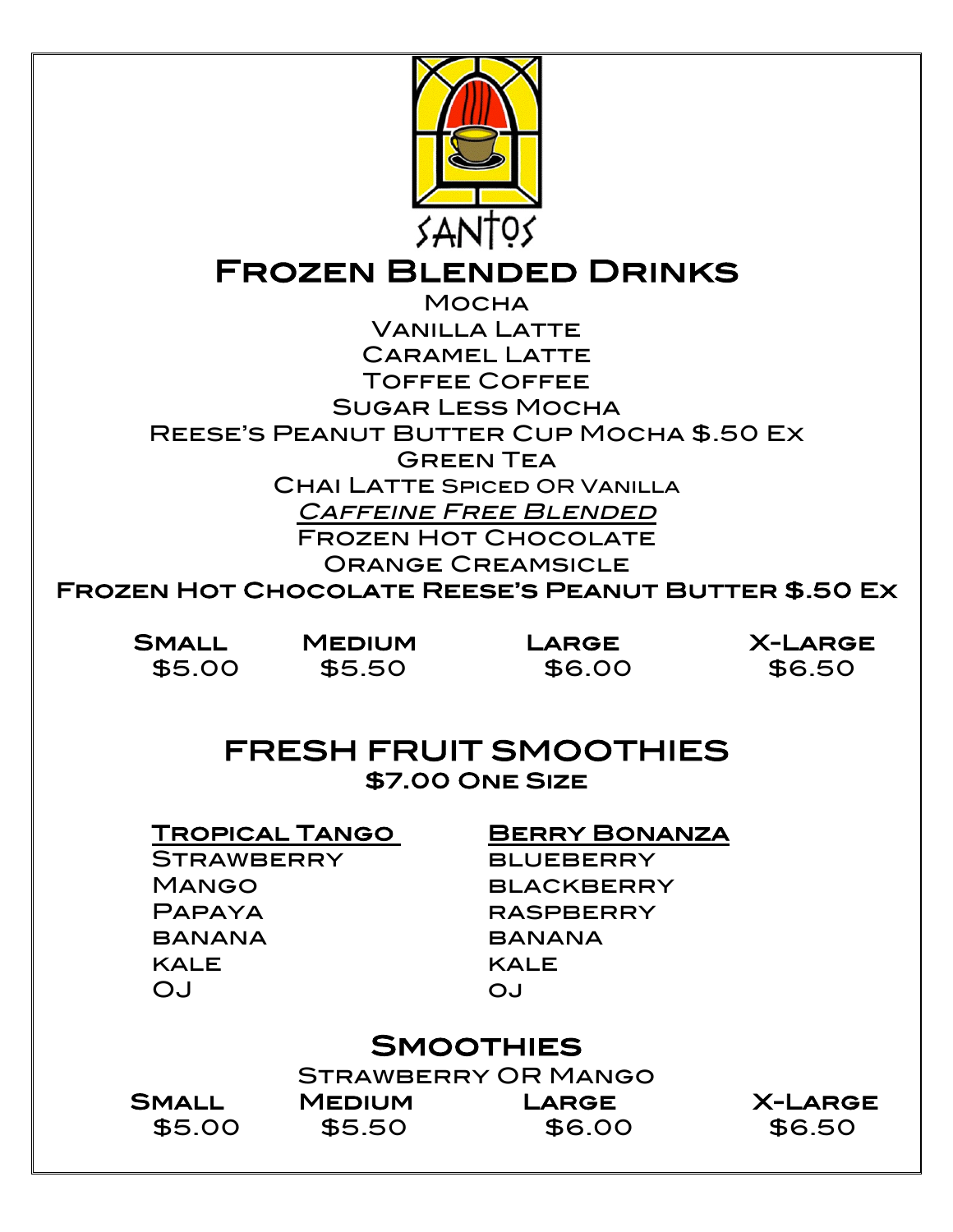

# HAWAIIAN SHAVE ICE

up to 3 flavors Additional Flavors \$.50 Add a scoop of Vanilla Ice Cream \$1.00

### Flavors

Sour Apple **BLUE RASPBERRY** Bubble Gum **CHERRY GRAPE LEMONADE** Lime **PINEAPPLE STRAWBERRY** Tigers Blood **WATERMELON**